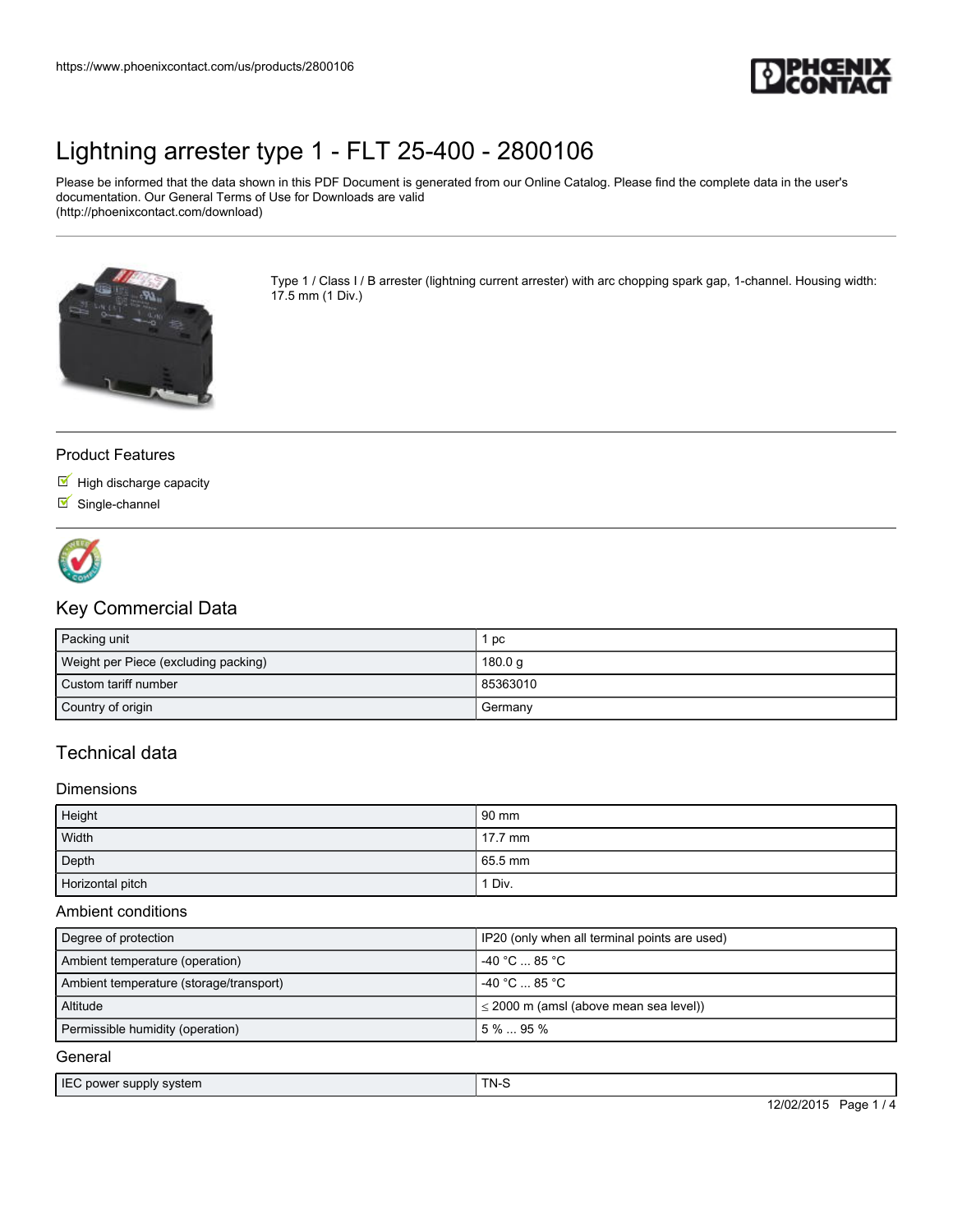

# Technical data

#### General

|                                                                  | TN-C                             |
|------------------------------------------------------------------|----------------------------------|
|                                                                  | <b>TT</b>                        |
| Housing material                                                 | PA 6.6                           |
| Flammability rating according to UL 94                           | $V-0$                            |
| Color                                                            | black                            |
| Standards for cearances and creepage distances                   | EN 60664-1                       |
|                                                                  | EN 61643-11                      |
| Mounting type                                                    | DIN rail: 35 mm                  |
| <b>Type</b>                                                      | Rail-mountable module, one-piece |
| Number of positions                                              | $\mathbf{1}$                     |
| Surge protection fault message                                   | None                             |
| Direction of action                                              | 1L-N/PE                          |
| Protective circuit                                               |                                  |
| <b>IEC</b> test classification                                   | ı                                |
|                                                                  | T <sub>1</sub>                   |
| EN type                                                          | T <sub>1</sub>                   |
| Nominal voltage U <sub>N</sub>                                   | 230/400 V AC (TN)                |
| Maximum continuous operating voltage U <sub>c</sub> (L-PEN)      | 440 V AC                         |
| $U_T$ (TOV-proof)                                                | 440 V (5 sec.)                   |
| TOV behavior at $U_T$                                            | <p><p><p></p></p></p>            |
| Nominal frequency $f_N$                                          | 50 Hz (60 Hz)                    |
| Rated load current I <sub>I</sub>                                | 80 A                             |
| Residual current I <sub>PE</sub>                                 | $\leq$ 0.1 mA                    |
| Standby power consumption P <sub>c</sub>                         | $\leq$ 44 mVA                    |
| Nominal discharge current I <sub>n</sub> (8/20) µs (L-PEN)       | 25 kA                            |
| Front of wave sparkover voltage at 6 kV (1.2/50) µs              | $\leq 5$ kV                      |
| Voltage protection level U <sub>p</sub> (L-PEN)                  | $\leq 5$ kV                      |
| Response time $t_A$ (L-PE)                                       | $\leq 100$ ns                    |
| Max. backup fuse with branch wiring                              | 250 A AC (gG)                    |
| Max. backup fuse with V-type through wiring                      | 80 A AC (gG)                     |
| Short-circuit resistance $I_P$ with max. backup fuse (effective) | 25 kA                            |
| Short-circuit current rating IsccR                               | 2.5 kA                           |
| Follow current quenching capacity $I_f$ (L-PEN)                  | 2.5 kA                           |

### Connection, protective circuit

| Connection method  | Screw connection               |
|--------------------|--------------------------------|
| Connection type IN | Biconnect screw terminal block |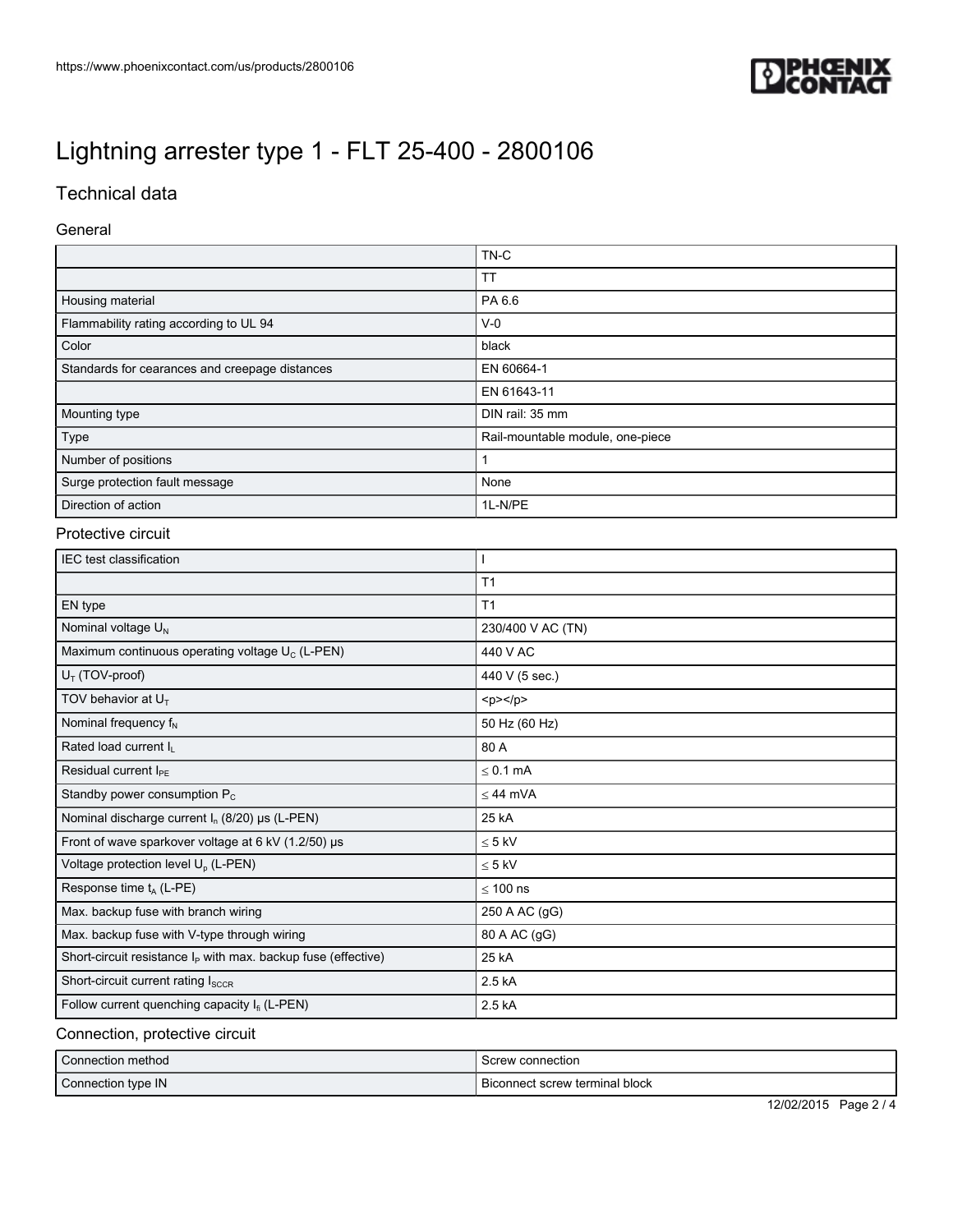

# Technical data

#### Connection, protective circuit

| Connection type OUT                   | Biconnect screw terminal block  |
|---------------------------------------|---------------------------------|
| Connection method                     | <b>Biconnect terminal block</b> |
| Screw thread                          | M <sub>5</sub>                  |
| Tightening torque                     | 4.5 Nm                          |
| Stripping length                      | 14.5 mm                         |
| Conductor cross section flexible min. | $2.5$ mm <sup>2</sup>           |
| Conductor cross section flexible max. | $25 \text{ mm}^2$               |
| Conductor cross section solid min.    | $2.5$ mm <sup>2</sup>           |
| Conductor cross section solid max.    | $35 \text{ mm}^2$               |
| AWG conductor cross section           | 62                              |

### Standards and Regulations

| Standards/regulations | l IEC 61643-11 2011 |
|-----------------------|---------------------|
|                       | EN 61643-11 2012    |

## **Classifications**

eCl@ss

| eCl@ss 4.0 | 27140201 |
|------------|----------|
| eCl@ss 4.1 | 27140201 |
| eCl@ss 5.0 | 27140201 |
| eCl@ss 5.1 | 27140201 |
| eCl@ss 6.0 | 27140201 |
| eCl@ss 7.0 | 27140201 |
| eCl@ss 8.0 | 27130802 |

ETIM

| ETIM 2.0        | EC000381 |
|-----------------|----------|
| <b>ETIM 3.0</b> | EC000381 |
| ETIM 4.0        | EC000381 |
| ETIM 5.0        | EC000381 |

### UNSPSC

| UNSPSC 6.01         | 30212010 |
|---------------------|----------|
| UNSPSC 7.0901       | 39121610 |
| <b>UNSPSC 11</b>    | 39121610 |
| <b>UNSPSC 12.01</b> | 39121610 |
| UNSPSC 13.2         | 39121620 |